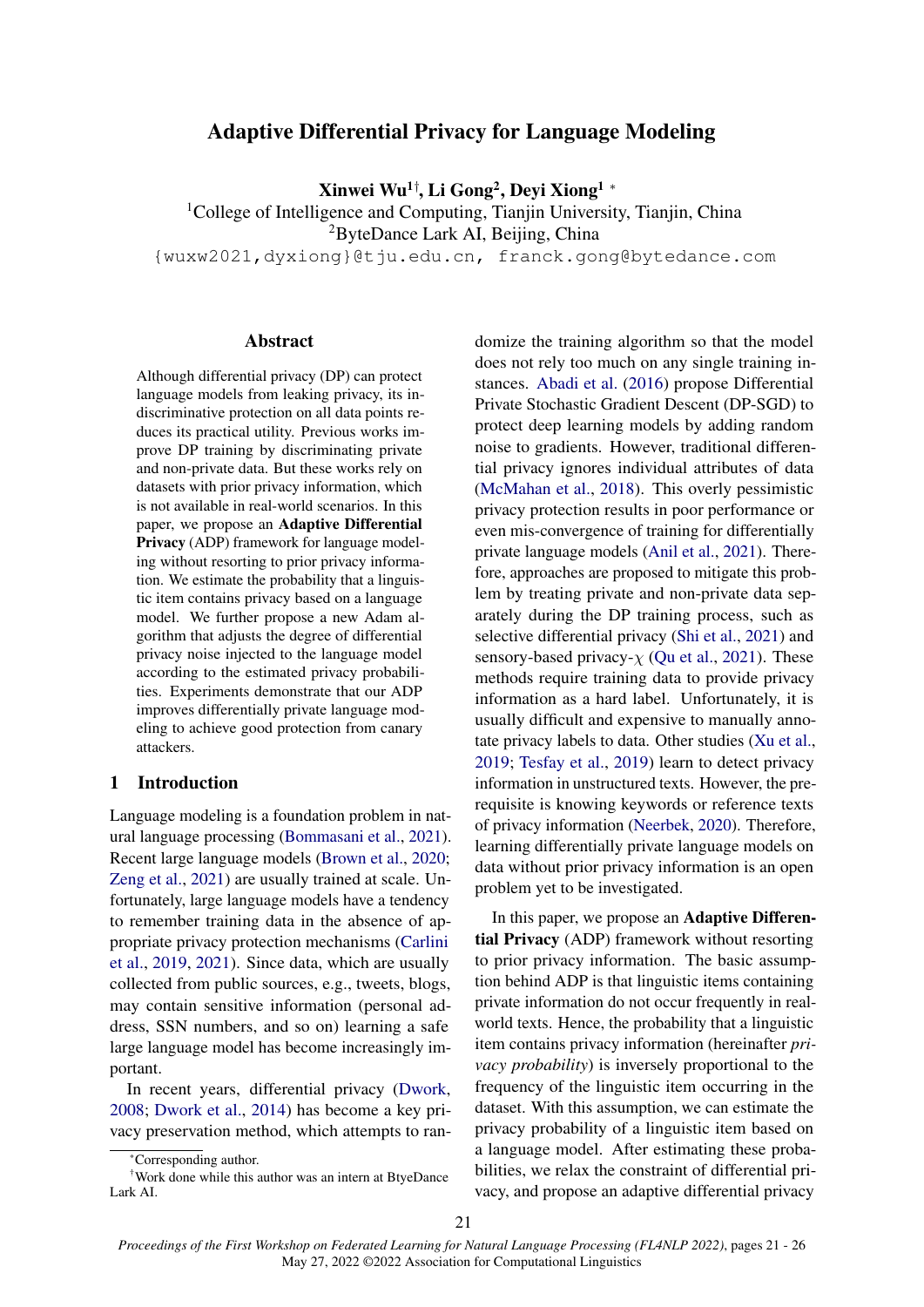method, which adjusts the Guassian noise of differential privacy based on privacy probabilities. To enable this adaptive differential privacy strategy, we further present Adaptive-DP-Adam Algorithm to train differentially private language models.

To evaluate our approach, we train transformerbased language models, and compare the performance of adaptive differential privacy against traditional differential privacy methods. Additionally, we verify the protection effectiveness of ADP models with canary attackers [\(Carlini et al.,](#page-4-2) [2019\)](#page-4-2). The results suggest that our adaptive differential privacy method can achieve good performance and protection from canary attackers.

The main contributions of this paper are threefold.

- We propose a method to automatically estimate the probability that a linguistic item contains privacy information, relaxing the requirement of prior privacy information of previous methods.
- A new Adaptive-DP-Adam algorithm is proposed, which adaptively adjusts the magnitude of differential privacy noise to be injected into language models according to privacy proba-bilities.<sup>[1](#page-1-0)</sup>
- We conduct experiments to validate the effectiveness of the proposed adaptive differential privacy in improving the performance of differentially private models and protecting sensitive information.

# 2 Related Work

Large language models [\(Brown et al.,](#page-4-1) [2020;](#page-4-1) [Zhang](#page-5-6) [et al.,](#page-5-6) [2020\)](#page-5-6) have been attracting growing attention. Powerful large language models can achieve substantial improvements on a wide range of downstream NLP tasks. Unfortunately, large language models have a tendency to memorize training data [\(Carlini et al.,](#page-4-2) [2019\)](#page-4-2). [Carlini et al.](#page-4-3) [\(2021\)](#page-4-3) have successfully induced GPT-2 [\(Radford et al.,](#page-5-7) [2019\)](#page-5-7) to output sensitive information in its training data.

Differential privacy [\(Dwork,](#page-4-4) [2008;](#page-4-4) [Dwork et al.,](#page-4-5) [2014\)](#page-4-5) is widely used to protect private information of data. [Abadi et al.](#page-4-6) [\(2016\)](#page-4-6) propose the DP-SGD algorithm to train deep learning models, and apply moment accounting to calculate cumulative privacy loss during training. Although DP-SGD can

limit the risk of leaking information from training data, random noise on gradients usually degrades corresponding models [\(Li et al.,](#page-4-9) [2021\)](#page-4-9), and even cause training to not converge when a large model is trained.

To improve DP-SGD, one way is to change training settings [\(Li et al.,](#page-4-9) [2021;](#page-4-9) [Hoory et al.,](#page-4-10) [2021\)](#page-4-10), e.g., increasing the batch size or decreasing clipping norm. However, these methods are usually at a higher cost. Other attempts to improve the utilization of dataset information by relaxing the constraints of differential privacy. For example, [Ebadi et al.](#page-4-11) [\(2015\)](#page-4-11) propose personalized differentiated privacy to provide different levels of privacy protection for different users. [Kotsogiannis et al.](#page-4-12) [\(2020\)](#page-4-12) develop one-sided differential privacy that only protects sensitive users. [Shi et al.](#page-5-1) [\(2021\)](#page-5-1) introduce Selective Differential Privacy to add noise only into private data. These methods all need to know which items in the dataset contain private information, which is prohibitively expensive for large-scale datasets. There are some previous works [\(Xu et al.,](#page-5-3) [2019;](#page-5-3) [Tesfay et al.,](#page-5-4) [2019\)](#page-5-4) detecting sensitive information in unstructured texts, but relying on labeled keywords or reference texts.

#### 3 Preliminary

We will introduce differential privacy [\(Dwork,](#page-4-4) [2008;](#page-4-4) [Dwork et al.,](#page-4-5) [2014\)](#page-4-5), and the DP-SGD algorithm [\(Abadi et al.,](#page-4-6) [2016\)](#page-4-6) as preliminaries in this section.

#### 3.1 Differential Privacy

Intuitively, an algorithm is  $(\epsilon; \delta)$ -DP if the output of the algorithm cannot be used to probabilistically determine the presence of a single record in the dataset by a factor of  $e^{\epsilon}$ . Formally, an algorithm A satisfies  $(\epsilon; \delta)$ -DP if for all datasets  $(D_1; D_2)$ that differ from each other by at least one instance, and for any set S, we have  $P\{\mathcal{A}(\mathcal{D}_1) \in S\} \leq$  $e^{\epsilon}P\{\mathcal{A}(\mathcal{D}_2) \in S\} + \delta$ , where smaller  $\epsilon$  values indicate a stronger privacy protection.

#### 3.2 DP-SGD Optimization

The basic idea of DP-SGD is to clip each example gradients and add noise during model training.

Specifically, for a batch of size  $L$ , the loss function is  $\mathcal{L}(\theta) = \frac{1}{L} \sum_{x_i} \mathcal{L}(x_i; \theta)$ . For each sample  $x_i$ in the batch, the gradient of  $q(x_i)$  is first cut using the  $l_2$  norm according to the gradient clipping level C, so that the maximum value of loss does

<span id="page-1-0"></span> ${}^{1}$ Code is available at [https://github.com/](https://github.com/flamewei123/ADP) [flamewei123/ADP](https://github.com/flamewei123/ADP).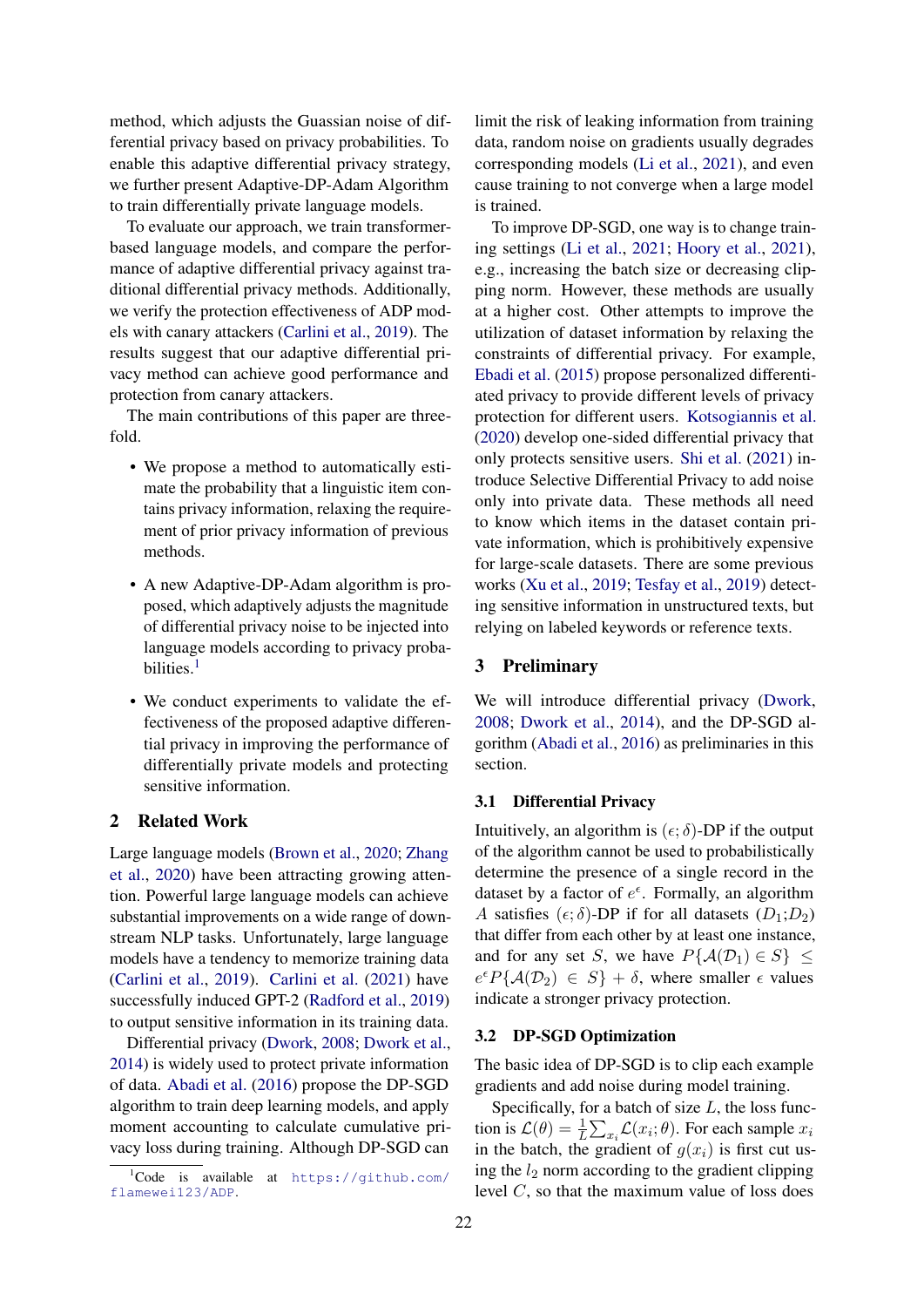not exceed C:

$$
g(x_i) = \frac{1}{\max\{1, \|\nabla_{\theta} \mathcal{L}(x_i; \theta)\|_2 / C\}} \nabla_{\theta} \mathcal{L}(x_i; \theta).
$$
\n(1)

For a batch  $L_t$ , after the sum of clipping gradients of all samples in  $L_t$  is calculated, the Gaussian noise  $z \sim \mathcal{N}(0, \sigma^2 C^2 I)$  is added to the sum of gradients. Hence a new gradient  $\tilde{g}_{L_t}$  required for back propagation is computed as follows:

$$
\tilde{g_{L_t}} = \frac{1}{L} (\sum_{x_i} g(x_i) + z_t). \tag{2}
$$

The smaller C can lead to more stable training. And a smaller value of  $\sigma$  indicates smaller noise z.

## 4 Adaptive Differential Privacy

In this section, we will elaborate the proposed Adaptive Differential Privacy. First, we introduce a method to evaluate the privacy probability of a linguistic item. Second, we propose an adaptive noise method, which adjusts the noise magnitude according to the privacy probability of an item in DP-SGD process. Finally, an Adam gradient optimization algorithm based on adaptive noise is proposed.

#### 4.1 Privacy Probability Evaluation

The range of privacy is not fixed but relying on its owner, which makes it hard to judge the privacy. To solve this problem, we introduce the following assumption.

Assumption 1: *Texts containing privacy information do not occur frequently in a large dataset.*

We assume that the probability of texts containing private information is related to the frequency of texts appearing in dataset. Hence, the judgment of privacy can be transformed into the evaluation of the text frequency, which means the privacy probability of a token sequence is in direct proportion to the frequency of this sequence.

We then introduce a simple yet effective method to measure the frequency of text based on largescale pre-trained language models. Giving a token sequence  $s = x_1, x_2, ..., x_n$ , the perplexity of the sequence is computed as follows:

$$
\mathcal{P}(s) = \exp(-\frac{1}{n}\sum_{i=1}^{n}\log f_{\theta}(x_i|x_1, ..., x_{i-1})).
$$
\n(3)

When the perplexity is low, it indicates that the average probability of text prediction is high. Large language models like GPT use a huge amount of text data for training. Hence, we consider such a large language model to be a trustworthy estimator.

The perplexity from a trustworthy language model is inversely proportional to the occurrence frequence of the text  $o(s) \propto \frac{1}{\mathcal{P}(s)}$  $\frac{1}{\mathcal{P}(s)}$ , and the privacy probability of  $s$  is proportional to the perplexity of s:  $\rho(s) \propto \mathcal{P}(s)$ . Based on this, we propose a formula for calculating the privacy probability:

$$
\rho(s) = \mathbf{normalize}(\mathcal{P}(s)), \tag{4}
$$

where  $s \in D$  and **normalize** is a normalization operator that transforms values into probability values (i.e., falling between 0 and 1).

The above method that estimates the privacy probability is not precise enough, which will inevitably cause some non-private and long-tail instances to be identified as private samples. However, from the perspective of privacy protection, such a cost is still acceptable.

# 4.2 Adaptive Noise

During differential privacy training, in the batch  $B = s_1, s_2, ..., s_L$  of size L, the privacy probability of a token sequence  $s_i \in B$  is  $\rho(s_i)$ , and the Gaussian noise of B is  $z_B = \mathcal{N}(0, C^2 \sigma^2 I^2)$ , where  $\sigma$  is a noise multiplier, and  $C$  is the clipping norm. To improve the target model performance, we introduce the privacy weight to change the magnitude of Gaussian noise

<span id="page-2-0"></span>
$$
\gamma_B = \frac{\sum_i^L \rho(s_i)}{L}.\tag{5}
$$

The **privacy weight** denotes a privacy probability averaged over batch B. We incorporate it to the Gaussian noise:

<span id="page-2-1"></span>
$$
z_{B\,adp} = \gamma_B \cdot \mathcal{N}(0, C^2 \sigma^2 I^2). \tag{6}
$$

Through this method, we adaptively change the noise of every batch according to its privacy weight.

#### 4.3 Adaptive DP Optimization

With the adaptive noise, we further develop a privacy mechanism to train models. [Abadi et al.](#page-4-6) [\(2016\)](#page-4-6) propose DP-SGD that adds Gaussian noise to gradients and applies stochastic gradient descent (SGD) to train private deep learning models. We incorporate our proposed adaptive noise into DP-SGD.

Such adapted framework is also suitable for other optimization algorithms such as Adam. The whole procedure of Adaptive-DP-Adam is described in Algorithm 1.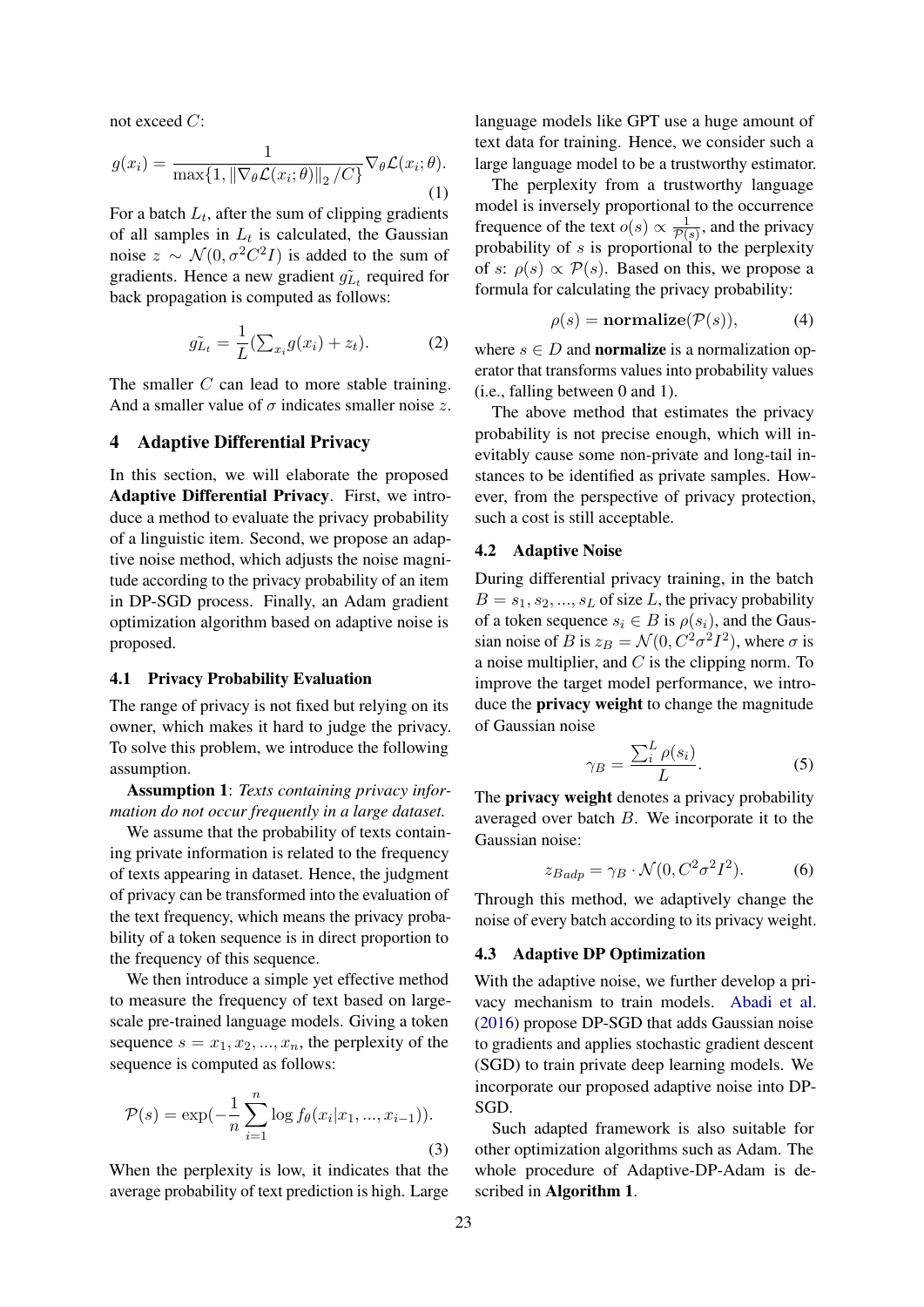#### Algorithm 1: Adaptive-DP-Adam

**1 Input:** dataset  $D = \{x_i\}_{i=1}^N$ , a large language model  $f_{LM}$ , loss function  $L(\theta)$ 2 Parameters: learning rate  $\eta$ , noise level  $\sigma$ ,

- batch  $B$  of size  $L$ , clipping norm  $C$ , step E, Adam parameters  $\{\theta_0, m_0, m_1, \delta_1, \delta_2\}$ 1: Let  $G(\varphi) = 0$ 
	-
	- 2: **for all**  $t \in T$  **do**<br>3: Sample a batc 3: Sample a batch  $B_t$ , with sampling probability  $L/N$
	- 4: Calculate  $\gamma_{B_t}$  based on Eq. ([5](#page-2-0))

```
5: for all x_i \in B_t do<br>6: Clip gradients
```
- Clip gradients
- $\tilde{g}_t(x_i) \leftarrow g_t(x_i) \cdot min(1, C/ ||g_t(x_i)||_2)$ 7: end for
- 8: Generate adaptive noise  $z_t$  based on Eq. ([6](#page-2-1))
- 9: Calculate average gradients
- $\bar{g}_t(x_i) = \frac{1}{L}(z_t + \sum_{i=1}^{L} \tilde{g}_t(x_i))$
- 10: Update parameters  $\theta$  using usual Adam
- 11: end for
- 12: **return**  $\theta_T$

# 5 Experiments

### 5.1 Settings

Dataset We used Wikitext-103 [\(Merity et al.,](#page-4-13) [2016\)](#page-4-13) to train our model, which is a widely used dataset for language modeling from a set of verified Good and Featured articles on Wikipedia.

Baselines We have two baselines, one without DP (denoted by "No-DP"), and the other trained with DP-SGD (denoted by "DP-SGD"). We refer to our models trained with ADP-SGD as "ADP".

Hyper-parameters We used a 12-layer transformer decoder to train the language model with hidden size of 1024 and batch size of 4096, training 20 epoches with initial learning rate of  $5 \times 10^{-5}$ . The clipping norm  $C$  was set to 0.001, and the noise multiplier  $\sigma$  was 1 or 5.

# <span id="page-3-1"></span>5.2 Canary Attacker

Canary insertion is proposed by [Carlini et al.](#page-4-2) [\(2019\)](#page-4-2), which inserts random sequences called canaries into the training dataset and calculates the exposure for the inserted canaries during testing to measure whether the model memorizes these canaries. In our setting, we injected "My ID is 955320" into the Wikitext-103 dataset for 10, 100, and 1000 times to make the differences between

<span id="page-3-0"></span>

| model      | test loss | test PPL | sigma | epsilon |
|------------|-----------|----------|-------|---------|
| $No-DP$    | 7.08      | 256.66   |       |         |
| $DP-SGD$   | 13.08     | 7582.65  | 1.0   | 4.22    |
| <b>ADP</b> | 12.65     | 4426.05  | 1.0   | 6.35    |
| $No-DP$    | 7.08      | 256.66   |       |         |
| $DP-SGD$   | 17.65     | 20815.23 | 5.0   | 0.1     |
| <b>ADP</b> | 14.85     | 8635.66  | 5.0   | 2.47    |

Table 1: The performance of language models trained by our method and baselines. We compare results by varying the noise level  $\sigma$ .

models more salient. Given a canary  $s[r]$ , and a model with parameters  $\theta$ , the exposure of s[r] is calculated as:

$$
\mathbf{exposure} = \log_2 |\mathcal{R}| - \log_2 \mathbf{rank}_{\theta}(s[r]), \tag{7}
$$

where  $R$  is the set of all possible results, and rank(s[r]) is the position of s[r] in R. The lower the exposure, the safer the model is.

### 5.3 Results

Model Performance We first evaluated models trained by different privacy settings on language modeling task. Both models were trained using a transformer decoder architecture. As shown in Table [1,](#page-3-0) DP-SGD performs poorly, and larger noise  $\sigma$  further worses the model. In contrast, our ADP helps model to alleviate the decaying performance, and the utility grows when the noise multiplier  $\sigma$ is large. Although the privacy guarantee  $\epsilon$  of ADP increases compared to DP-SGD when the noise multiplier  $\sigma$  is 1 and 5, the privacy guarantee of ADP is within the acceptable range. It suggests that our ADP can improve the performance of differentially private language models with tight privacy guarantee.

Protection Against Attacker Our second group of experiments, described in section [5.2,](#page-3-1) is to test the model memorization of private information. We evaluated models trained on the Wikitext-103 dataset injected canaries. We used text generation to evaluate the exposure of canaries from different language models. As can be seen from Figure [1,](#page-4-14) even when private item appears as many as 1000 times in the data, the ADP model performs significantly better than the non-DP model. However, exposures of the ADP model are larger than the DP-SGD model. It suggests that ADP method can protect privacy information from leaking from training data, but the protection performance is slightly worse than DP-SGD.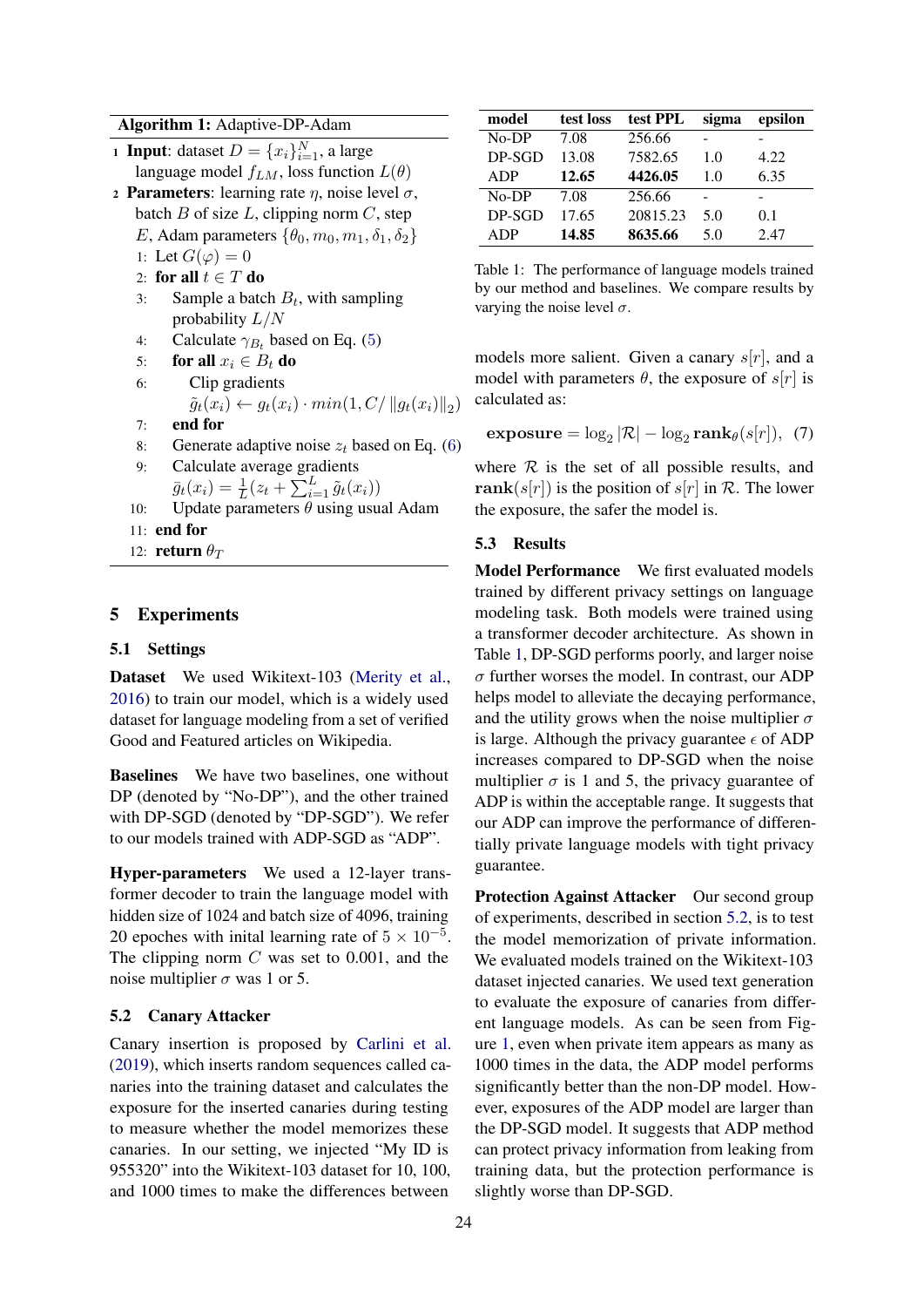<span id="page-4-14"></span>

Figure 1: The exposure of canaries from different language models. All models were trained for 20 epoches.

# 6 Conclusion

We have presented a new method to estimate the privacy probability of a linguistic item when the privacy information of the dataset is not known. With estimated privacy probabilities, we propose adaptive differential privacy (ADP), to improve the model utility. We also present a privacy optimization algorithm, Adaptive-DP-Adam, to train differentially private models. Our experiments show that models trained with ADP achieve better utilities than traditional DP and are capable of protecting sensitive information from being leaked.

### Acknowledgements

The work was partially supported by a ByteDance Research Collaboration Project (PJ20210625900030) and the Natural Science Foundation of Tianiin (Grant No. 19JCZDJC31400). We would like to thank the anonymous reviewers for their insightful comments.

### References

- <span id="page-4-6"></span>Martin Abadi, Andy Chu, Ian Goodfellow, H Brendan McMahan, Ilya Mironov, Kunal Talwar, and Li Zhang. 2016. Deep learning with differential privacy. In *Proceedings of the 2016 ACM SIGSAC conference on computer and communications security*, pages 308–318.
- <span id="page-4-8"></span>Rohan Anil, Badih Ghazi, Vineet Gupta, Ravi Kumar, and Pasin Manurangsi. 2021. Large-scale differentially private bert. *arXiv preprint arXiv:2108.01624*.
- <span id="page-4-0"></span>Rishi Bommasani, Drew A Hudson, Ehsan Adeli, Russ Altman, Simran Arora, Sydney von Arx,

Michael S Bernstein, Jeannette Bohg, Antoine Bosselut, Emma Brunskill, et al. 2021. On the opportunities and risks of foundation models. *https://openreview.net/forum?id=NTs-oIaO6O*.

- <span id="page-4-1"></span>Tom Brown, Benjamin Mann, Nick Ryder, Melanie Subbiah, Jared D Kaplan, Prafulla Dhariwal, Arvind Neelakantan, Pranav Shyam, Girish Sastry, Amanda Askell, et al. 2020. Language models are few-shot learners. *Advances in neural information processing systems*, 33:1877–1901.
- <span id="page-4-2"></span>Nicholas Carlini, Chang Liu, Úlfar Erlingsson, Jernej Kos, and Dawn Song. 2019. The secret sharer: Evaluating and testing unintended memorization in neural networks. In *28th USENIX Security Symposium (USENIX Security 19)*, pages 267–284.
- <span id="page-4-3"></span>Nicholas Carlini, Florian Tramer, Eric Wallace, Matthew Jagielski, Ariel Herbert-Voss, Katherine Lee, Adam Roberts, Tom Brown, Dawn Song, Ulfar Erlingsson, et al. 2021. Extracting training data from large language models. In *30th USENIX Security Symposium (USENIX Security 21)*, pages 2633–2650.
- <span id="page-4-4"></span>Cynthia Dwork. 2008. Differential privacy: A survey of results. In *International conference on theory and applications of models of computation*, pages 1–19. Springer.
- <span id="page-4-5"></span>Cynthia Dwork, Aaron Roth, et al. 2014. The algorithmic foundations of differential privacy. *Found. Trends Theor. Comput. Sci.*, 9(3-4):211–407.
- <span id="page-4-11"></span>Hamid Ebadi, David Sands, and Gerardo Schneider. 2015. Differential privacy: Now it's getting personal. *Acm Sigplan Notices*, 50(1):69–81.
- <span id="page-4-10"></span>Shlomo Hoory, Amir Feder, Avichai Tendler, Sofia Erell, Alon Peled-Cohen, Itay Laish, Hootan Nakhost, Uri Stemmer, Ayelet Benjamini, Avinatan Hassidim, et al. 2021. Learning and evaluating a differentially private pre-trained language model. In *Findings of the Association for Computational Linguistics: EMNLP 2021*, pages 1178–1189.
- <span id="page-4-12"></span>Ios Kotsogiannis, Stelios Doudalis, Sam Haney, Ashwin Machanavajjhala, and Sharad Mehrotra. 2020. One-sided differential privacy. In *2020 IEEE 36th International Conference on Data Engineering (ICDE)*, pages 493–504. IEEE.
- <span id="page-4-9"></span>Xuechen Li, Florian Tramer, Percy Liang, and Tatsunori Hashimoto. 2021. Large language models can be strong differentially private learners. *https://openreview.net/forum?id=bVuP3ltATMz*.
- <span id="page-4-7"></span>H Brendan McMahan, Daniel Ramage, Kunal Talwar, and Li Zhang. 2018. Learning differentially private recurrent language models. In *International Conference on Learning Representations*.
- <span id="page-4-13"></span>Stephen Merity, Caiming Xiong, James Bradbury, and Richard Socher. 2016. Pointer sentinel mixture models. *https://openreview.net/forum?id=Byj72udxe*.